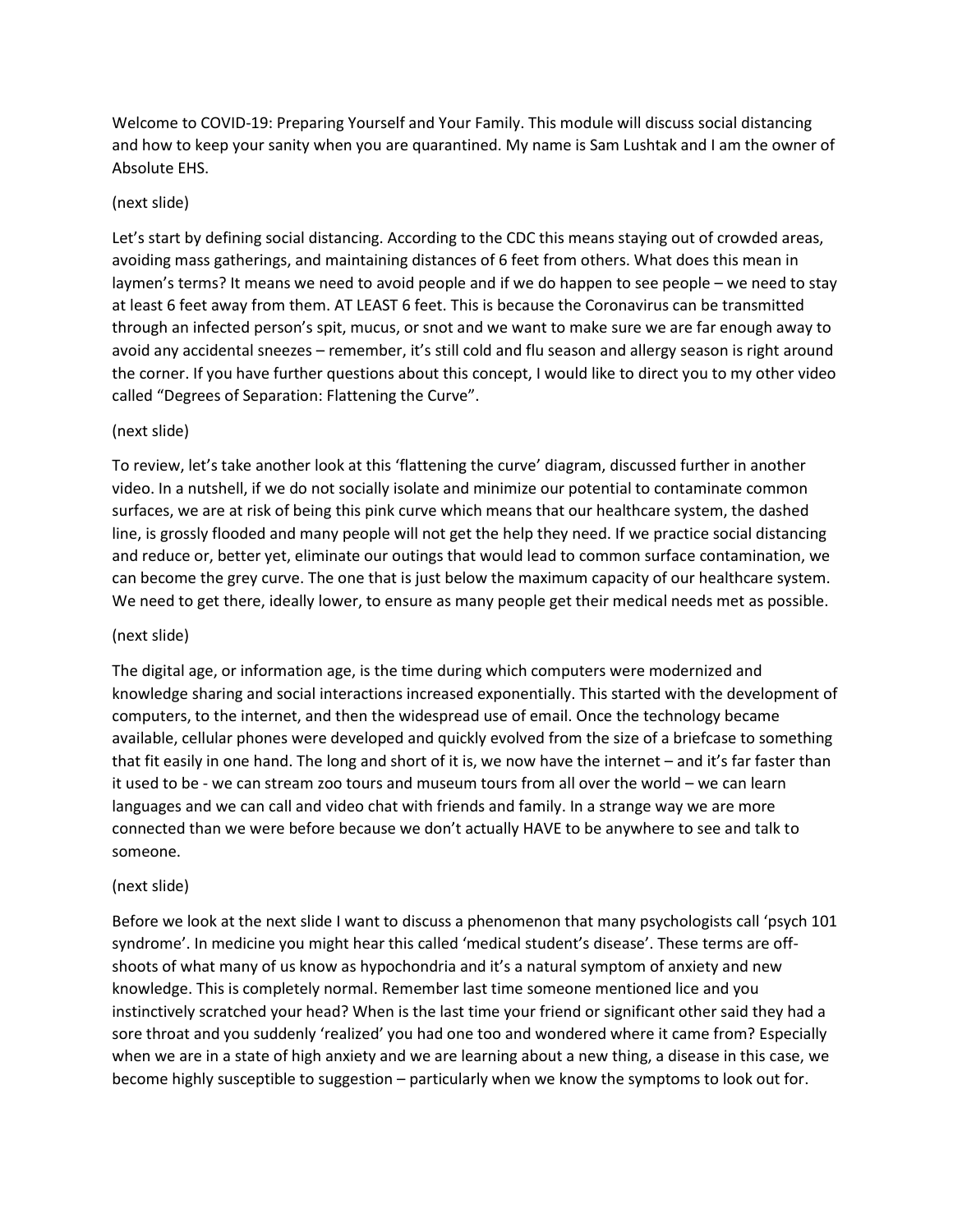That said, we should all practice social distancing regardless of how we feel. However, if we do have symptoms we should self-monitor, stay home, and notify our primary care doctors by phone. DO NOT go to any offices or hospitals unless you are explicitly told to do so by a doctor and they know to expect you.

# (next slide)

So what can we do to keep ourselves mentally stimulated? I've seen a lot of chat on social media revolving around binge watching shows or not needing to get out of sweatpants for 4-8 weeks. I hate to break it to you but this is a terrible idea. Some of the key indicators of depression, and some actions we might allow ourselves to take, can lead to depressive episodes – even if we are not prone to this. Wearing the same clothes every day, not bathing, not eating well, and allowing a mess to form around us will lead to heightened anxiety and depressive moods.

### (next slide)

To keep our wits about us we need to try to have as normal a day as possible, every day. Make a schedule that is time-specific and stick to it. Wake up at your normal time (or at least within 2 hours of sunrise). Shower, get dressed, have breakfast at the table by a specific time. It is hard but refrain from eating in front of the tv or on the couch. When you are done, put everything away, do your dishes, and then move to the next activity. Try your best to limit screen time. For those of us with kids, this may seem like an incredibly daunting task but if we try to at least consider the screen time averaged over the week – this may be more helpful. Be aware of what you are watching. COVID-19 news coverage all day will not be helpful – break it up with some comic relief, a science fiction show you've always wanted to watch, or that movie you kept putting off until you had more time. Watching a movie with your family tends to be a treat and we would like to keep it as such and not turn it into the new normal.

Get fresh air. Remember your social distancing but try to get outside. Even if this means opening a window and sitting by it – this will allow for some sun exposure, fresh air, and the ability to change our focus. Do this at least once a day. If you do have access to open spaces or a backyard, utilize them. Just remember not to interact with anyone outside of your household within 6 feet and do not share objects (meaning – do cloud watching with a neighbor instead of playing soccer).

Contact friends and/or family daily if possible and make this part of your set schedule with an assigned time. You can use email, phone, or video conferencing. We need to keep up with social contact. We are all in this together. If you are more introverted and nervous about being 'stuck in a conversation' you can tell the friend or family member that you have allotted this much time to the phone call before you decide to do personal mental hygiene, such as read a book. We need to respect each other with this as well.

Do something you find interesting every day. Reading a book or article, planning your dream bathroom, whatever the case may be.

Finally, practice good sleep hygiene and go to bed at the same time every evening. Decide what time you are waking up as part of your set schedule, let's say 7am, and decide on your bedtime by subtracting 8-9 hours. This means your bedtime is 11pm every day. No screens at least 1 hour before bed – this means no checking your email from bed and no watching tv to fall asleep. It's hard to do if you're not used to it but you will sleep better and it gets easier with practice. Leave your phone plugged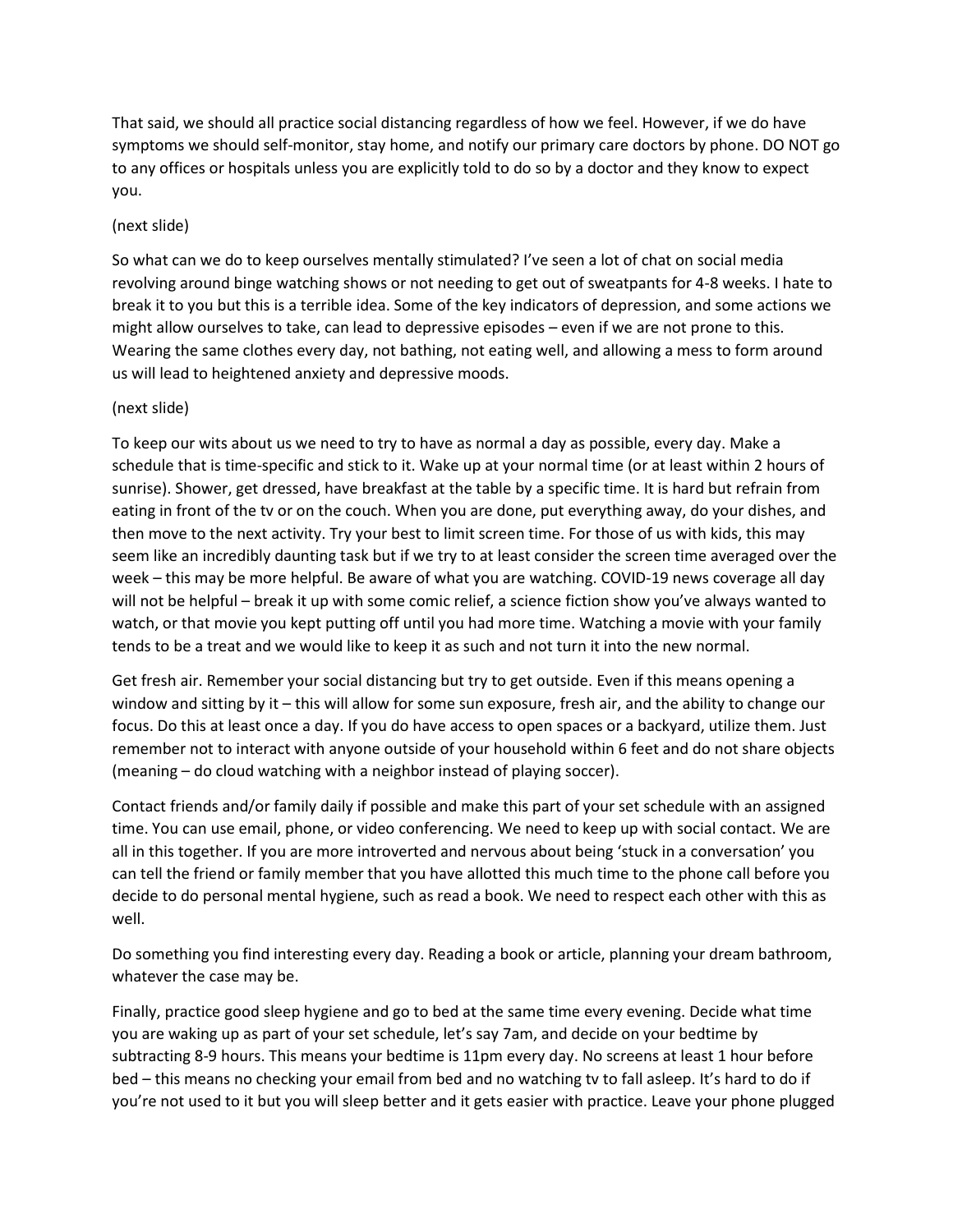in to charge outside of your bedroom. If you must use your phone as an alarm, put it in 'do not disturb' mode. We also want to make sure we go to sleep at the same time every night and aim for 8-9 hours of sleep daily. The first few nights may be difficult but I promise it gets easier.

## (next slide)

Kids need to keep to schedules with set times, practice good hygiene, and get dressed every day too. The difference is that children often need to be reminded, coached, or more firmly parented, especially as tensions mount due to 'cabin fever'. You are not alone. There will be fights and tears in every household, that's just a fact. Reach out to a local parenting group on social media or call 2-1-1 to find ways to connect with other families and share tips, tricks, and activities to keep kids occupied. For those of us with children who still nap, make sure nap time, just like our bedtime, is at the same time every day. We also need to make sure we are feeding our children balanced diets. Canned vegetables, fruits, and/or meats will still be more nutritionally dense than that cookie they are begging you for or the frozen pizza. Just like with screen time, evaluate a child's diet as an average over an entire week. We will all have a few days of mostly cookies for meals, as long as it's balanced out over the week, I would call that a win.

### (next slide)

For all of us, being cooped up will lead to a lot of sitting, likely on couches, chairs, or beds and possibly in awkward positions. That is okay but we want to remember that normally during our day we are at work, at a dining table, walking around, or doing an activity. We do not want to give in to sitting exclusively in the comfy chair. It likely provides little to no support and can quickly lead to neck, shoulder, and back pains. Try to spend as much time as possible in a stiffer chair, like what you likely have by your kitchen table. Sit on the floor. Move around in your home. A good rule of thumb is to get up every 30 minutes and go to the bathroom, get a glass of water, pick up a piece of garbage – whatever you need to do.

### (next slide)

There are many resources available during this time. Social media is a big one as I have seen many groups creating shared documents with support, community resources, and ideas on what to do while you're home. Remember that friends and family are a phone call away – call them! You can also look for therapists online. Many are now offering phone sessions and accept most health insurances or work on a sliding scale. This means if you are struggling financially they may be able to adjust their prices in order to better assist you. Remember, many therapists are sole proprietors so they may also have a struggling businesses – they will be eager to work with you.

### (next slide)

Thank you so much for listening to this module on keeping your sanity while quarantined. Feel free to email me if you have any questions, personal or about this presentation, at [Samantha.lushtak@absoluteehs.com.](mailto:Samantha.lushtak@absoluteehs.com) Feel free to also check out my website for a full length, 45 minute, webinar that was previously recorded with a lot more information in it or check out one of my other short modules on the topic.